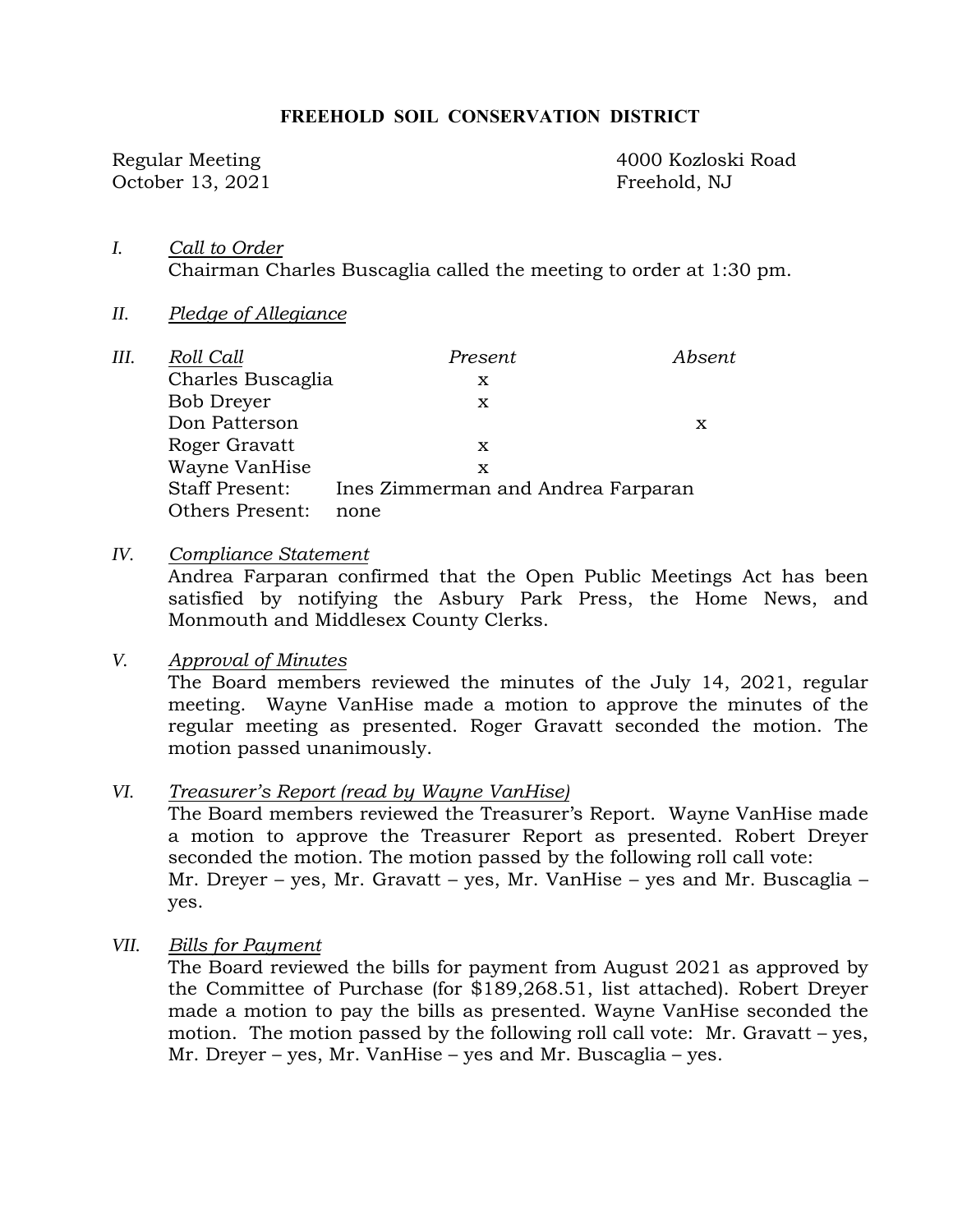The Board reviewed the bills for payment from September 2021 as approved by the Committee of Purchase (for \$164,852.14, list attached). Wayne VanHise made a motion to pay the bills as presented. Roger Gravatt seconded the motion. The motion passed by the following roll call vote: Mr. Gravatt – yes, Mr. Dreyer – yes, Mr. VanHise – yes and Mr. Buscaglia – yes.

The Board reviewed the bills for payment from October 2021 (for \$162,726.81, list attached). Wayne VanHise made a motion to pay the bills as presented. Robert Dreyer seconded the motion. The motion passed by the following roll call vote: Mr. Gravatt – yes, Mr. Dreyer – yes, Mr. VanHise – yes and Mr. Buscaglia – yes.

#### *VIII. Correspondence*

- There was no correspondence to review this month.
- *IX. Committee Report* 
	- There were no reports to review this month.
- *X. District Manager's Report* 
	- 1. NJACD Annual Conference
	- The NJACD Annual Conference originally scheduled to be held "in person" at the Monmouth County Agricultural Building in November has been changed to a virtual "Business ONLY" meeting. Registration information will follow as soon as it is available. An in person event will be held on March 28, 2022, to gather the districts together for training.

2. Northeast Regional Conference

 The Northeast Regional Conference will be an "in person" event this year. It is scheduled for October 30<sup>th</sup> to November 2<sup>nd</sup> in Portsmouth, New Hampshire. Ines Zimmerman and Timothy Thomas will be attending.

# 3. Staff Status

- There have been a few breakthrough cases of COVID among the staff since children have returned to school. Therefore, in order to maintain separation, the staff has returned to working remotely one day a week. The staff is continuing to do temperature checks daily and are wearing masks when moving about the office.
- The District has been working with one less staff member since the end of November 2020. As applications for new projects have increased so far this year, a recommendation for calendar year 2022 will be to hire a new field staff employee.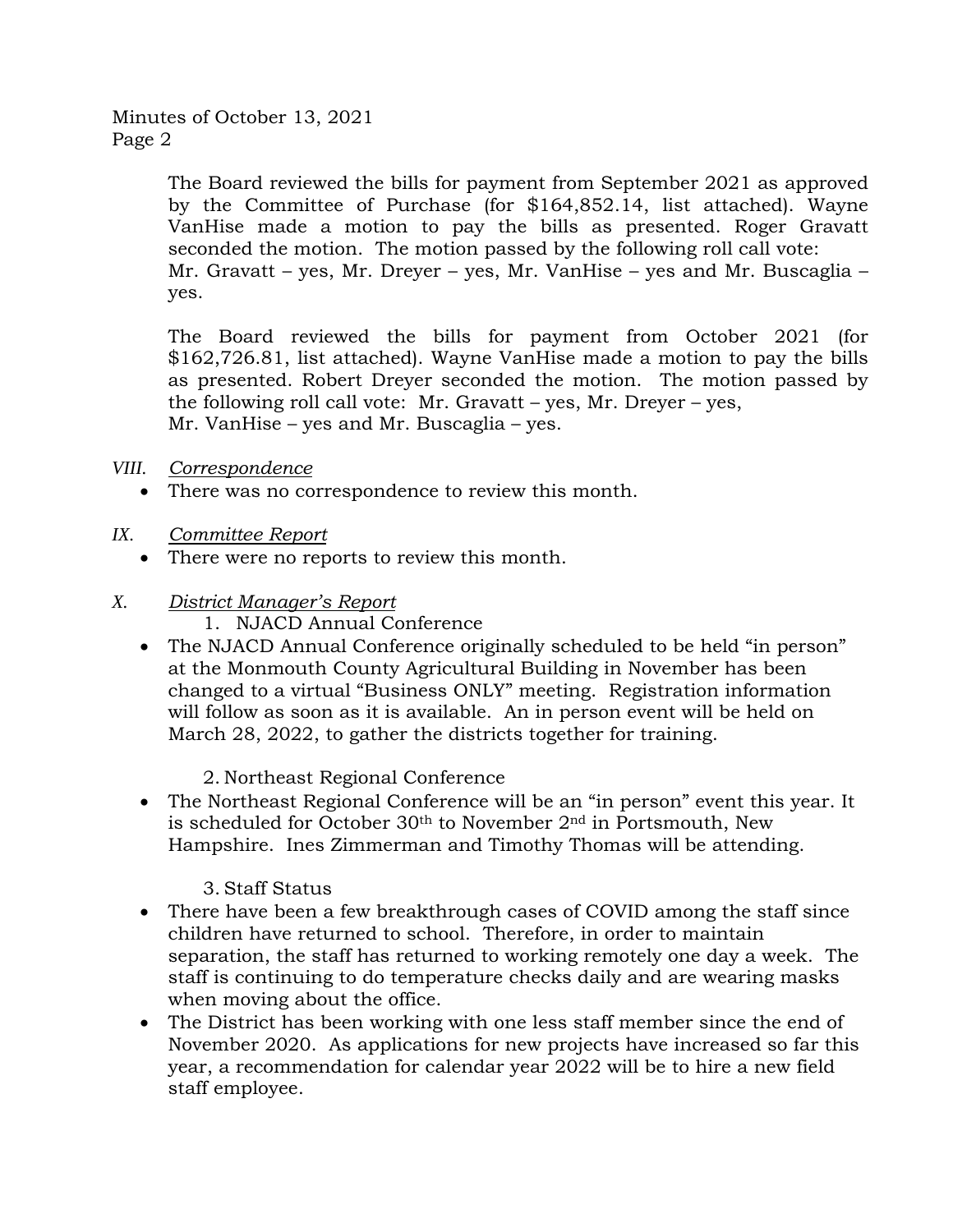Minutes of October 13, 2021 Page 3

#### 4. Truck Bid

 A bid package for a 2022 Ford Ranger or equal will be going out soon. The package will have two (2) options: a) to purchase a new 2022 Ford Ranger or equal outright, or 2) to purchase a new 2022 Ford Ranger or equal with a trade in of the 2015 Ford Escape. In addition, the Escape may be listed on GovDeals.com as well.

# 5. Audit Update

• Reports for the Fiscal Year 2021 audit are being completed. Clarification has been requested on the way in which the obligation share of the annual pension payment is being reported in the audit. There seems to be differences between districts as to how this payment is expressed.

# 6. Miscellaneous

- The Freehold Soil Conservation District's (FSCD) fee schedule revision is being reviewed by the State Soil Conservation Committee (SSCC). It includes an hourly rate change from \$110/hour to \$125/hour, as well as a rate change for single-family residential projects over an acre. Once these revisions have been approved by the SSCC the FSCD database will need to be updated as well to reflect the changes.
- The Manalapan Brook Grant and the Open Space Management Grant have both been completed. There is a possible opportunity of a new grant for Lake Topanemus-Memo of Understanding for a forestry management plan.
- The State Agriculture Development Committee (SADC) has increased the payment for the farm audits from \$10,000 to \$13,000.
- The process for an applicant to file an appeal to a Stop Work Order (SWO) was explained. The aggrieved has ten (10) days from the date of the SWO to make an appeal to the District Board and/or the SSCC.
- Robert Dreyer inquired about the possibility of having the board meeting packets emailed as well as mailed for each meeting. This can be done for upcoming meetings.

# *XI: Reports from other Agencies*

• There are none this month

# *XII: Old Business*

• There is none this month